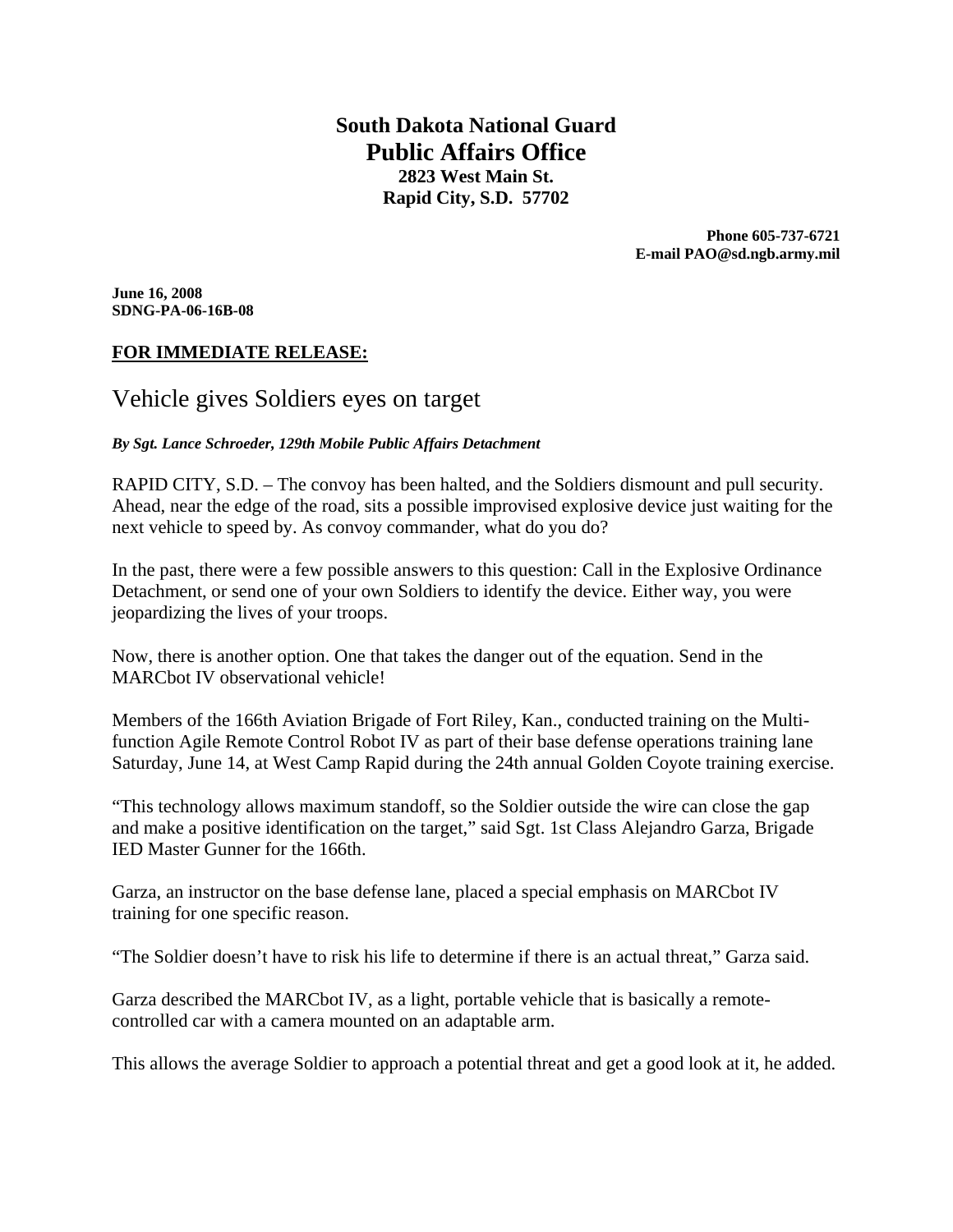The Soldier uses a remote control unit to drive the MARCbot IV to the suspected explosive device. Once in position, the camera and arm are manipulated to see any aspect of the target, allowing a positive identification to be made. During this process, the Soldier is positioned safely away from the potential blast zone, said Garza.

Soldiers receiving the MARCbot IV training said they could see the obvious benefits.

"This is great training!" said Spc. Roseann Deming, a member of the Army Reserve's 960th Quartermaster Company, Sioux City, Iowa. "I've received a great idea of what I need to know when I get deployed in the future, and the tools I can use to stay safe."

"I know for a fact this is a life-saving tool," said Garza, veteran of two deployments in support of Operation Iraqi Freedom. "Anytime we keep Soldiers away from the 'Boom,' that's a life-saving tool."

-30-

#### **High resolution photos will be available at the following Web site:**

**LINK:** https://sdguard.ngb.army.mil/sites/GC2008/default.aspx

# **Photo Cut Lines:**

**080614-A-3871S-075.JPG**: Sgt. 1st Class Alejandro Garza of the 166th Aviation Brigade, Fort Riley, Kan., uses the onboard camera to drive the MARCbot IV Observational Vehicle during base defense training Saturday, June 14, at West Camp Rapid, Rapid City, S.D., as part of the 24th annual Golden Coyote training exercise. (Army National Guard photo by Sgt. Lance Schroeder) (RELEASED)

**080614-A-3871S-115.JPG**: Sgt. 1st Class Alejandro Garza of the 166th Aviation Brigade, Fort Riley, Kan., maneuvers the MARCbot IV Observational Vehicle during base defense training Saturday, June 14, at West Camp Rapid, Rapid City, S.D., as part of the 24th annual Golden Coyote training exercise. (Army National Guard photo by Sgt. Lance Schroeder) (RELEASED)

**080614-A-3871S-117.JPG**: Sgt. 1st Class Alejandro Garza of the 166th Aviation Brigade, Fort Riley, Kan., uses a remote control unit to maneuver the MARCbot IV Observational Vehicle toward a target Friday, June 14, at West Camp Rapid, Rapid City, S.D., as part of the 24th annual Golden Coyote training exercise. (Army National Guard photo by Sgt. Lance Schroeder) (RELEASED)

**080614-A-3871S-152.JPG**: The MARCbot IV Observational Vehicle uses its onboard camera to examine a possible improvised explosive device during base defense training Friday, June 14, at West Camp Rapid, Rapid City, S.D., as part of the 24th annual Golden Coyote training exercise. (Army National Guard photo by Sgt. Lance Schroeder) (RELEASED)

**080614-A-3871S-169.JPG**: Sgt. 1st Class Alejandro Garza of the 166th Aviation Brigade, Fort Riley, Kan., maneuvers the MARCbot IV Observational Vehicle during base defense training